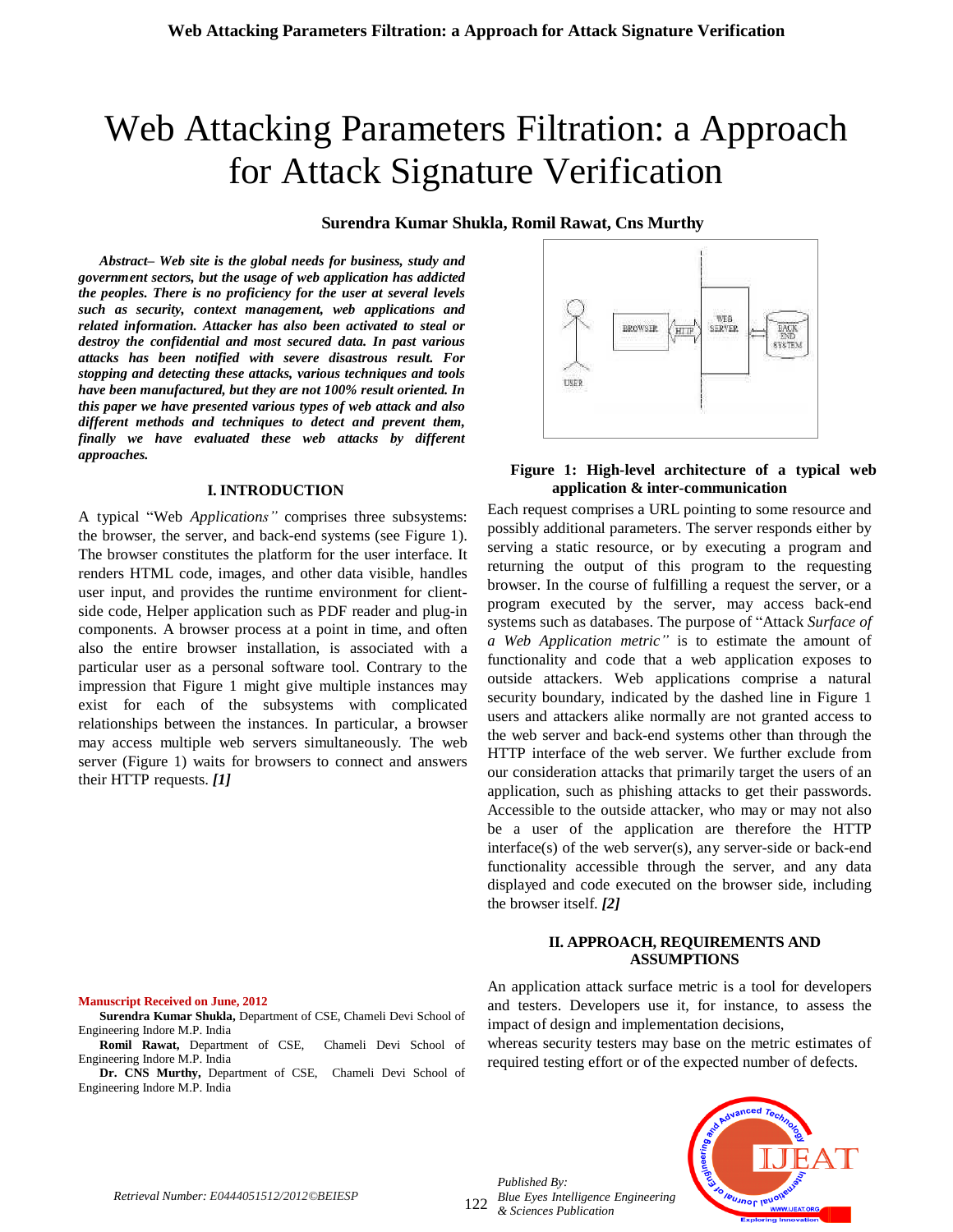Our metric is designed with practical applicability for testers in mind, which entails a number of further requirements. We are aiming for these properties:

Attack surface approximation Universal applicability Grey-box restructurability Support qualitative comparison *[3]* Relevant measurements

In addition to these requirements we make two assumptions. First, we limit our considerations to external attacks, excluding insider threats from our consideration. Second, we focus on attack surface elements with immediate exposure to external attackers. This means we will not attempt to distinguish applications, for instance, by their use of back end subsystems or interaction with the operating system of the server host.

## **III. PRAPOSED ATTACKS**

#### **A. Remote code execution**

As the name suggests, this vulnerability allows an attacker to run arbitrary, system level code on the vulnerable server and retrieve any desired information contained therein. Improper coding errors lead to this vulnerability. At times, it is difficult to discover this vulnerability during penetration testing assignments but such problems are often revealed while doing a source code review.

# **B. XML-RPC for PHP attacks**

Allow a remote attacker to execute code on a vulnerable system. An attacker with the ability to upload a crafted XML files & executed the Web application that is using the vulnerable (ML-RPC code) & exploiting register\_globals (that controls the availability of "superglobal" variables).

## **C. Cross-site Timing Attacks**

With direct attacks, it is only possible to see the 'public' side of the web. If one could make requests as another user, using that user"s preferences and login credentials, it would be possible to find out information that is visible to that user alone. Since these preferences and credentials are typically sent automatically in a cookie, we merely need to time these cookie-enabled requests. Web browsers have taken many steps to prevent one web site from learning anything about requests made by the user"s browser to other sites. This broad class of attacks, known as cross-site, has been known and studied for some time, but remains a large source of problems on the web. Despite the presence of different preventative measures in modern web browsers, we can nevertheless still time Cross-site content. Browser timing techniques Given that JavaScript is the most common form of dynamic content on the web, it will come as no surprise that it forms the basis for the most reliable method of timing cross-site content. JavaScript itself is typically prohibited

from learning anything about the content of any data that is not hosted on the same domain as the page containing the script; this is a direct application of the same-origin principle. *[4]*

## **D. SQL Injection**

SQL injection is a very old approach but it's still popular among attackers. This technique allows an attacker to retrieve crucial information from a Web server's database. Depending on the application's security measures, the impact of this attack can vary from basic information disclosure to remote code execution and total system compromise. It is obvious that these error messages help an attacker to get a hold of the information which they are looking for (such as the database name, table name, user names, password hashes etc). Thus displaying customized error messages may be a good workaround for this problem, however, there is another attack technique known as "Blind *SQL Injection"* where the attacker is still able to perform a SQL injection even when the application does not reveal any database server error message containing useful information for the attacker.

#### **E. Cross-Site Scripting Attack**

The success of this attack requires the victim to execute a malicious URL which may be crafted in such a manner to appear to be legitimate at first look. When visiting such a crafted URL, an attacker can effectively execute something malicious in the victim's browser. Some malicious JavaScript, On a search engine that returns 'n' matches found for your '\$\_search' keyword. Within discussion forums that allow script tags, which can lead to a permanent XSS bug. On login pages that return an error message for an incorrect login along with the login entered. *[5]*

## **F. User name enumeration**

It is a type of attack where the back-end validation script tells the attacker if the supplied user name is correct or not. Exploiting this vulnerability helps the attacker to experiment with different user names and determine valid ones with the help of these different error messages. User name enumeration can help an attacker who attempts to use some trivial usernames with easily guessable passwords, such as test/test, admin/admin, guest/guest, and so on. These accounts are often created by developers for testing purposes, and many times the accounts are never disabled or the developer forgets to change the password. During pen testing assignments,the authors of this paper have found such accounts are not only common and have easily guessable passwords, but at times they also contain sensitive information like valid credit card numbers,

passport numbers, and so on. Needless to say, these could be crucial details for social engineering attacks.

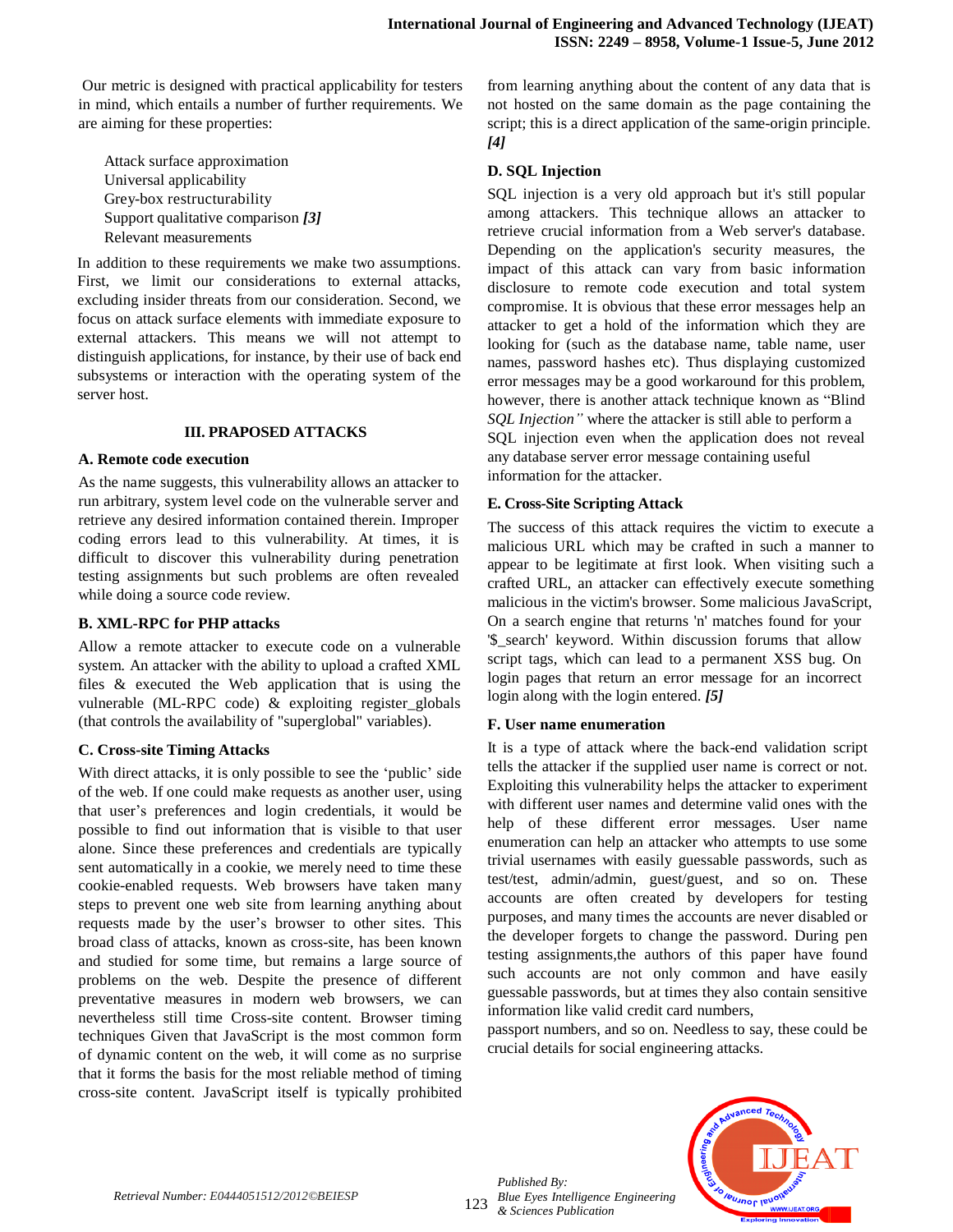# **G. PDF Attacks**

It was actually started with designing of PDF back doors. The targeted version was version Adobe Reader 8. We have already seen URI handling flaws encompassing command execution in standalone PDF documents. The URI flaw worked fine. The Adobe took stringent steps to patch the stated flaws in an effective manner. The PDF provides a functionality which is always interactive. We are mainly concerned with the attacks that require user interaction. This attack is composed of designing a malicious PDF form with no standard inputs. The POST call in HTTP object is used to dispatch the JavaScript code directly to the domain which hosts that PDF file. No Security check is performed on In line JavaScript that uses protocol handler. [6]

# **H. Session fixation**

As mentioned above, web session security is mainly focused on preventing the attacker from obtaining either intercepting, predicting or brute-forcing a session ID issued by the web server (also called "target *server"* in this paper) to the user's browser. This approach, however, ignores one possibility: namely the possibility of the attacker *"issuing"* a session ID to the user"s browser, thereby forcing the browser into using a chosen session. We"ll call this class of attacks "session *fixation*" attacks, because the user's session ID has been fixed in advance instead of having been generated randomly at login time. In a session fixation attack, the attacker fixes the user's session ID before the user even logs into the target server, thereby eliminating the need to obtain the user's session ID afterwards. Attack process generally, session fixation attack is a three-step process-

**Session setup:** First, the attacker either sets up a so- called "trap *session"* on the target server and obtains that session"s ID, or selects a – usually arbitrary – session ID to be used in the attack. In some cases, the established trap session needs to be maintained (kept alive) by repeatedly sending requests referencing it to avoid idle session timeout.

**Session fixation:** Next, the attacker needs to introduce her session ID to the user"s browser, thereby fixing his session.

**Session entrance:** Finally, the attacker has to wait until the user logs in to the target server using the previously fixed session ID and then enter the user's session. [7]

## **I. Unicode Attacks**

The biggest cornerstone of making these characters from different languages possible relies on the utilization of Unicode. The Universal Character Set (UCS) is a repertoire using Unicode for all characters we may use. The most popular version of UCS uses a 16 bit number to represent a character code. There are a lot of visually similar characters coexisting in the UCS. The possibility of using similar characters to generate fake domain name using national

alphabets is firstly reported in [8] and named "Homograph *Attack".* This is a general concept. Our efforts focus on the survey of UCS which is the

most populated character set for the internationalization of Web information, thus we would like to give it a more specific name, "Unicode *Attack".* The "Unicode *Attack"* is more than just faking domain name. [9]

**Phishing Attack:** malicious people (phishers) could use visually similar characters to mimic a real Internationalized Resource Identifier (IRI) [10, 11]. Another possibility is that an original Web page could be mimicked by similar characters such that certain existing Anti-Fishing systems [12] would fail to catch this kind of attack because they must find sensitive word(s) in emails before actual comparison.

**Web Identity Faking/Attack:** malicious people (pretenders) may use similar user names to pretend another user's identity. Many Web based systems (Website, Email, Instant Message, Blog, Wiki, etc.) utilize text string to represent the user names. There will be no problem if only ASCII characters are permitted to use as a user name.

**Spamming Attack:** malicious people (spammers) may create numerous spams while keeping the appearance of the original email.

## **IV. DEFENSES/ COUNTERMEASURES AGAINST ATTACKS**

## **A. Counterattacks for User name enumeration**

Display consistent error messages to prevent disclosure of valid usernames. Make sure if trivial accounts have been created for testing purposes that their passwords are either not trivial or these accounts are absolutely removed after testing is over - and before the application is put online. Edit the source code so that the input is properly verified.

# **B. For Cross-site timing attacks**

Counting the number of items in a user"s shopping cart from the database and then selectively decides which ones to display will be vulnerable to leaking the total number of records. One could look for such coding patterns to detect basic timing attacks and correct them, but this is likely to be very error-prone. One defense is to ensure that the web server always takes a constant amount of time to process a request. Blaze *[13]* proposed an operating system level mechanism for doing so. A similar system could be built for web servers. However, simply ensuring that total request time is constant is insufficient. If the server is using chunked encoding, interchunk timings could reveal sensitive information,

even though the total response time is constant. For chunked encoding it is critical that all inter-chunk times are constant. We implemented this specific defense as an Apache module called mod time pad.

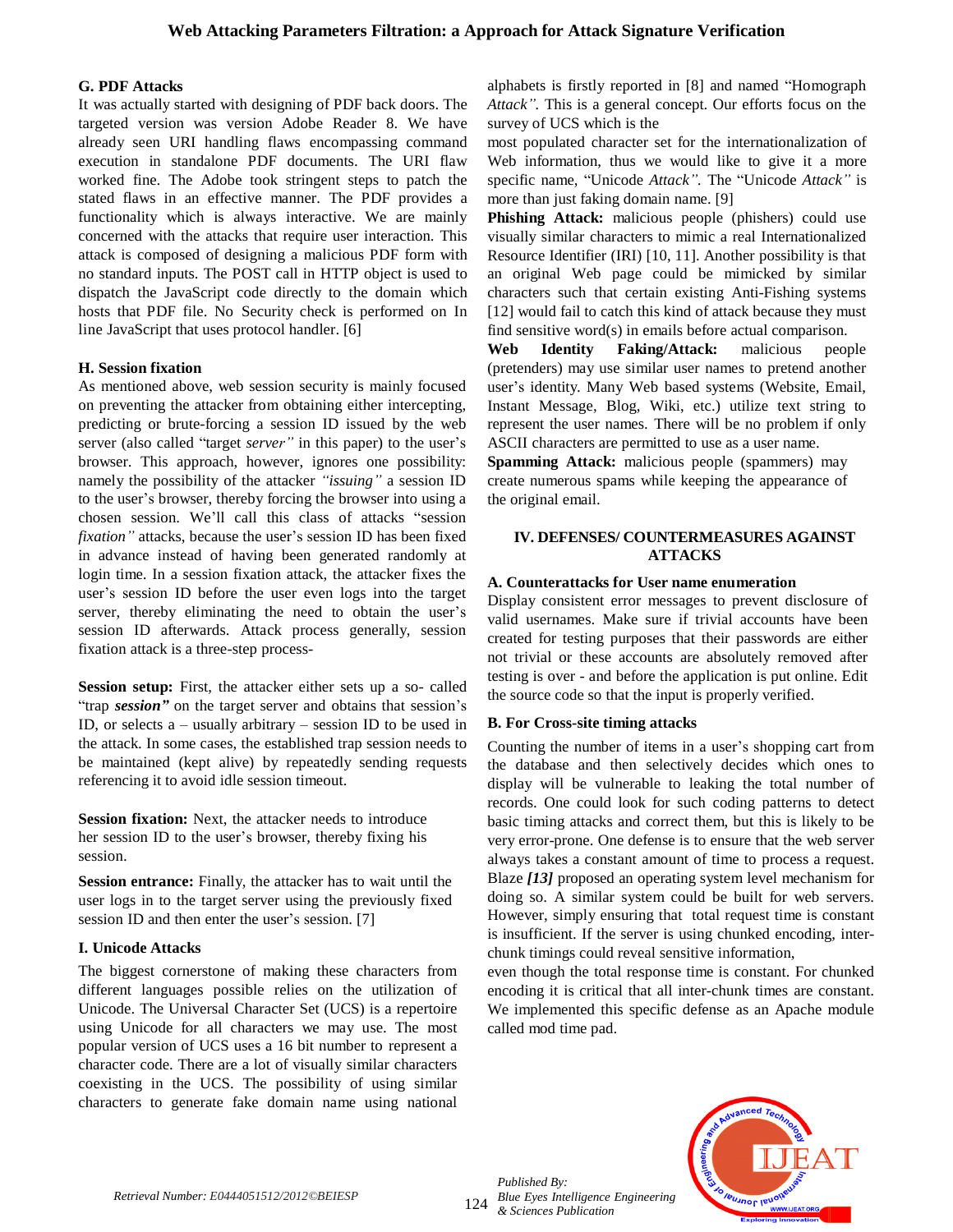# **C. Countermeasures SQL Injection**

Avoid connecting to the database as a super user or as the database owner. Always use customized database users with the bare minimum required privileges required to perform the assigned task.

# **D. For PDF attacks**

Never allow the PDF file to be opened in the browser itself.

In designing custom application with different user roles appropriate check should be applied on the type of file being uploaded. The content-disposition parameter should be applied in a right manner because it explains the behavior of content whether it should be used inline or an attachment. The RFC 2183 clearly explains about the security problems. It is advisable the content should be treated as attached and not inline in the body part. Avoid inline opening of PDF documents. The filters should be applied appropriately so that content is not rendered as dynamic. Use of flash to display the PDF document is a good solution to prevent these types of attacks. *[6]*

# **E. Restricting the session fixation**

Preventing logins to a chosen session & Preventing the attacker from obtaining a valid session ID. Binding the session ID to the browser's network address (as seen by the server) Binding the session ID to the user's SSL client certificate - very important and often overlooked issue in highly critical applications: *each* server-side script must first check whether the proposed session was actually established using the supplied certificate. Session destruction, either due to logging out or timeout, must take place on the server (deleting session), not just on the browser (deleting the session cookie).The user must have an option to log out – thereby destroying not just his current session, but also any previous sessions that may still exist (in order to prevent the attacker from using an old session the user forgot to log out from).[7]

# **F. Countermeasures Remote code execution**

More recent PHP versions have register\_globals set to off by default; however some users will change the default setting for applications that require it. This register can be set to "on" or "off" either in a php.ini file or in a .htaccess file. The variable should be properly initialized if this register is set to "on." Administrators who are unsure should question application developers who insist on using register\_globals. It is an absolute must to sanitize all user input before processing it. As far as possible, avoid using shell commands. However, if they are required, ensure that only filtered data is used to construct the string to be executed and make sure to escape the output.

# **G. Binding Sensitive Information to ConfirmationTokens**

The first solution is based on *confirmation tokens.* In principle, the concept of a confirmation token is similar to a transaction number (i.e., TANs) commonly used in online

banking. TANs are randomly generated numbers that are sent to customers as hard copy letters via regular (snail) mail. Each time a customer would like to confirm a transaction, she selects a TAN entry from her hard copy list and enters it into the web application. Each TAN entry can be used only once. The idea is that an attacker cannot perform transactions just by knowing a customer"s user login name and password.

*"We propose to bind the information that the user wants to send to our confirmation token".* In other words, we propose to use confirmation tokens that (partially) depend on the user data. Note that when using confirmation tokens, our focus is not the protection of the confidentiality, but the integrity of this sensitive information. [14]

# **H. Using CAPTCHAs for Secure Input**

Graphical input is used by some banks and other institutions to prevent eavesdropping of passwords or PINs. Instead of using the keyboard to enter sensitive information, an image of a keypad is displayed, and the user enters data by clicking on the corresponding places in the image. Unfortunately, these schemes are typically very simple. The basic idea of the second solution is to extend graphical input with CAPTCHAs [15]. A CAPTCHA, which stands for Completely Automated Public Turing test to tell Computers and Humans Apart, is a type of challenge-response test that is used in computing to determine whether or not the user is human. Hence, a CAPTCHA test needs to be solvable by humans, but not solvable (or very difficult to solve) for computer applications. CAPTCHAs are widely employed for protecting online services against automated malicious programs or scripts.

# **V. ATTACK SURFACE PARAMETERS**

*Degree of Distribution* summarizes how an application spans multiple domains. Cross-domain issues are a common source of vulnerability. Distribution makes such issues more likely as it requires the application to work around the sameorigin policy enforced by web browsers to separate resources of different origins.

*Page Creation Method* the parameter represents the binary distinction between applications that dynamically create pages on the server side and those that do not. Server-side application code is a source of vulnerability.

*Security Mechanisms* the security group of components of the attack surface vector represents the use of common security mechanisms. We consider two mechanisms, Transport Layer Security (TLS) and input validation

*Input Vectors* The HTTP interface between client and server supports a number of input vectors. The more vectors an application uses, the more complex it is.

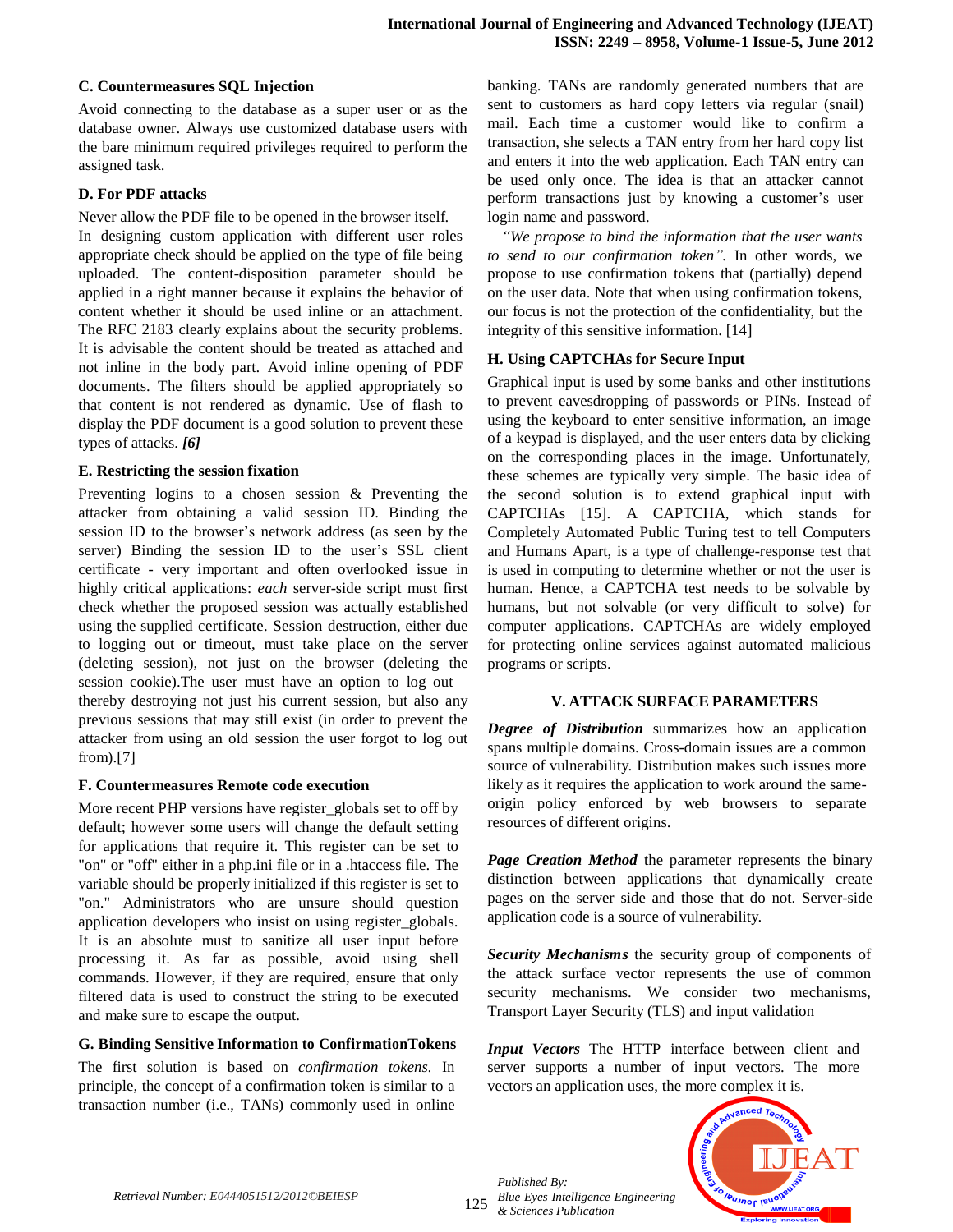*Active Content* increases the attack surface on the client side, requiring the user to have plug-ins or helper applications.

*Cookies* constitute another input channel into the application; they are often used to implement user authentication and session management; cookies can be used to track users; and leave easy-to-observe traces in the browser.

*Access Control* The parameter role reflects the user status and can assume one of three values: unauthenticated, authenticated or root and linked to an identity, certain access rights are associated with his identity. *[1]*

#### **VI. EXPERIMENTAL EVALUATION**

We validate our attack surface metric by applying it to several web sites. This demonstrates how to use the metric, whether its application is practical in real-world scenarios, and whether the results are in line with our expectations with used attacks & their possible solutions. And we compare it to the theoretical extremes.

## **A. Sample Web Applications**

We chose set of evaluation samples to cover a range of different web sites and applications (PHP) but with subsets of multiple similar applications. Simple websites primarily are serving pages with information. We use *gaos.org* (an open source software advocacy group and built using a wiki engine) and *testlab.sit.fraunhofer.de* (research group of one of the authors.) as samples. Several web-based document management systems developed independently by different companies using different programming languages are Livelink *9.2, BSCW 4.4.5* and *cFolders 4.0.0.* All three are multiuser applications allowing their users to store and share files.

#### **B. Results/ Quantitative Comparison**

It depicts the attack surfaces measured for the sample applications. The indicator values that mentioned in section 5 exhibit several interesting properties. This results show same analysis as approximation of *[1]..*



**Figure 2:** Qualitative comparison of the attack surfaces of web sites real-world sites or applications

First, they cover only about one third of the theoretical range. This does not come unexpected: the lower and the upper end of the range represent extreme cases that (Figure 2) is unlikely to reach



**Figure 3:** Qualitative comparison of the attack surfaces of document management applications

Second, and more surprisingly, the two apparently simple web sites reach indicator values close to those of the document management applications considered (Figure 3). This illustrates what the attack surface metric really measures. The two web sites have a high indicator value because they use similar technologies and concepts as web applications. With few exceptions our metric does not consider differences in complexity or size, but rather the mere presence or absence of features.

#### **VII. CONCLUSION & FUTURE ROUTE**

In this paper we've demonstrated web application attacks, their countermeasures and their criticality. If there is a consistent message among each of these attacks, the key to mitigate these attacks is to sanitize user's input before processing it. Through this paper we tried to show how the attackers use the approaches together to reach to sites with vulnerable products and then hack and deface them.

The attack surface metric defined in this paper is a first attempt to measure vulnerability expectations for the class of web applications. A first evaluation with existing applications indicates a good relation of our proposal with expectations. In future work, we would like to compare our approach to other metrics *[15].* Understand the impact of correlations. Not all parameters used in the metric are independent. For instance, each foreign cookie implies involvement of a foreign web site, but not vice versa. Further work in these directions may ultimately lead to some kind of security metric construction kit providing building blocks